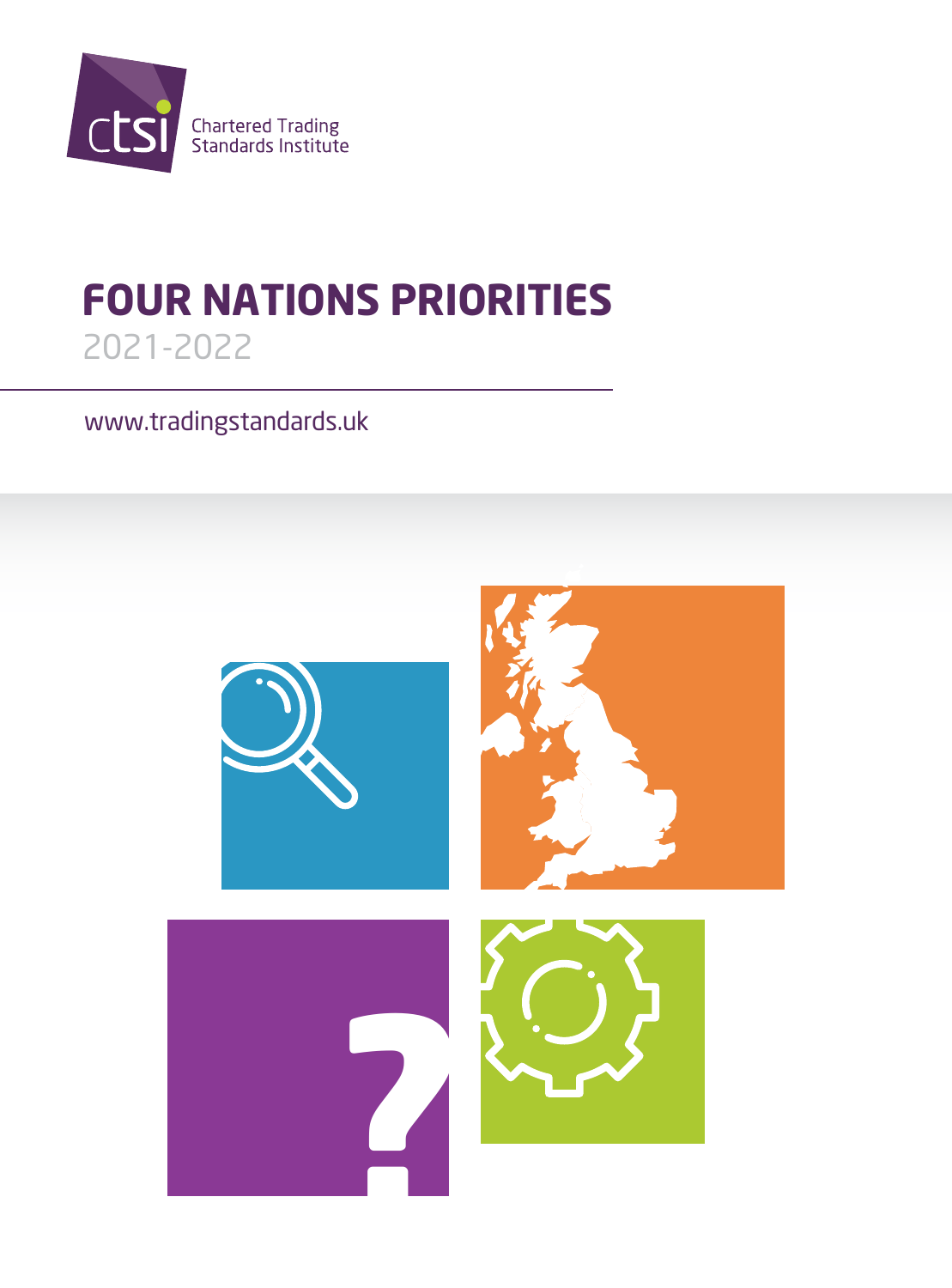

### Introduction

In February 2020, representatives of the trading standards profession from all four nations of the UK met to discuss the challenges and opportunities facing the profession. They agreed that having a set of shared priorities for next year, that everyone within the profession can support, would be helpful. CTSI hopes that having an agreed narrative around priorities will provide opportunities for advocacy with central, devolved and local government and be a powerful basis for articulating the importance of trading standards work with external parties.

These are different to the intelligence led operational priorities established via regional and national trading standards groups and provide cross cutting themes that can apply across the whole trading standards profession, both inside and outside local government. However we hope that they will also be useful for colleagues in local authorities to include in local and regional business planning where appropriate.

Beginning in June 2020, virtual consultations were held with heads of service and trading standards professionals from authorities in England, Wales, Scotland, and Northern Ireland and with consumer, business and local government organisations.

It is recognised that 2020 has been a year of immense challenge for trading standards professionals, businesses and consumers because of the impacts of COVID-19 and EU Exit. The aftermath of these will still be being felt in 2021/22 and are reflected in the priorities.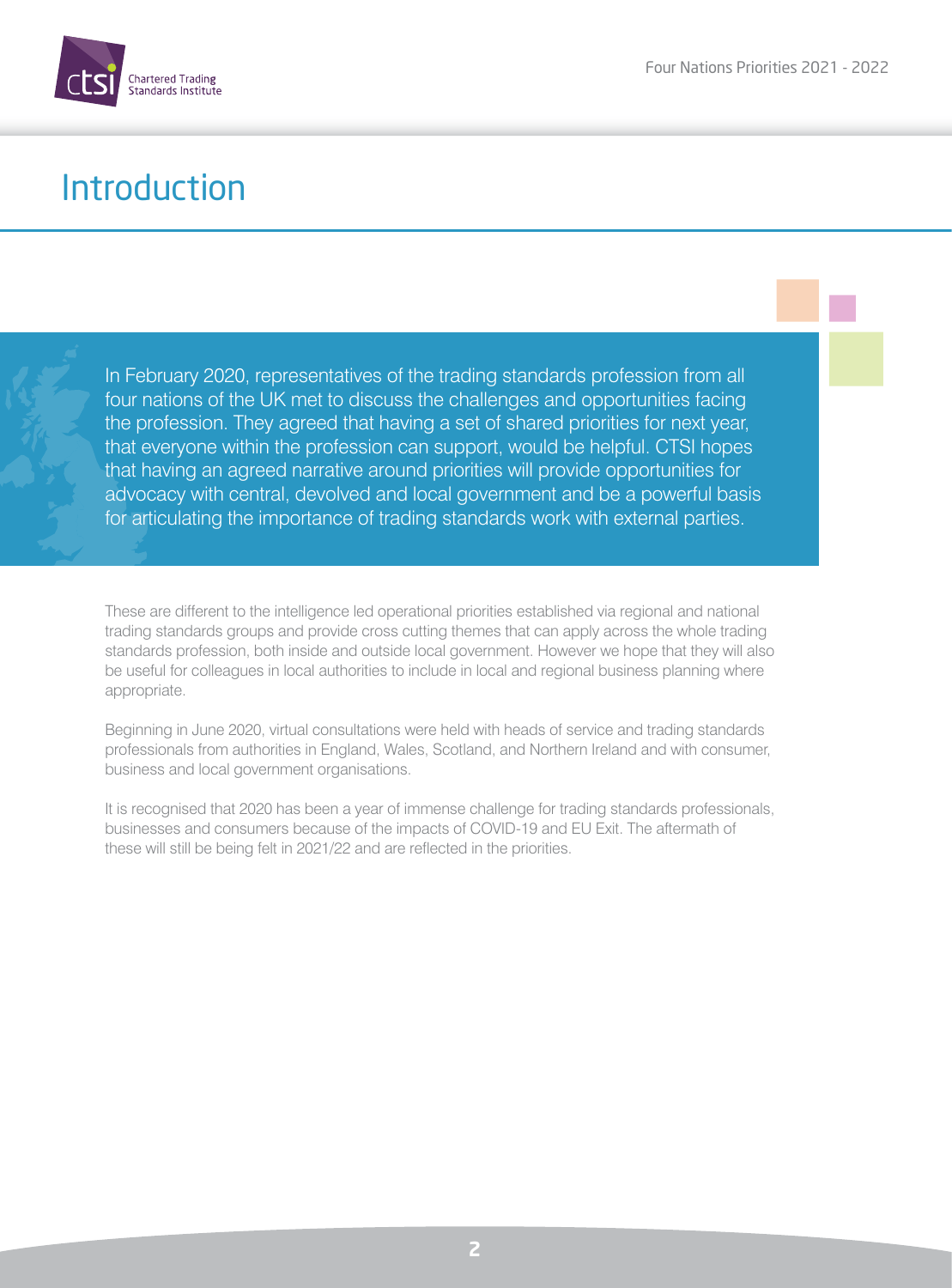



### i. PROTECTING THOSE AT RISK OF THE HIGHEST HARM FROM THE WORST IMPACTS OF FINANCIAL HARDSHIP INCLUDING:

Scams and doorstep crime – educating consumers on how to protect themselves from scams using local and national networks, preventing doorstep crime and taking action against fraudsters and scammers.

Housing and rents – with so many people living in insecure or unsuitable homes Trading Standards plays a critical role to ensure consumers are getting a fair deal and ensuring tenants rights are protected by working with estate agents, letting agents and landlords and taking action against rogue agents and landlords where necessary.

Unfair terms – working with consumer protection partners and business to keep contracts fair and ensure consumer rights are upheld.

Pricing and metrology – ensuring consumers have access to clear and accurate pricing information, get what they pay for and can make proper value for money choices, especially on essentials like food and fuel.

Educating consumers who may be seeking cheaper products due to financial hardship and turn to troublesome websites or marketplaces where they may be scammed or sold dangerous goods.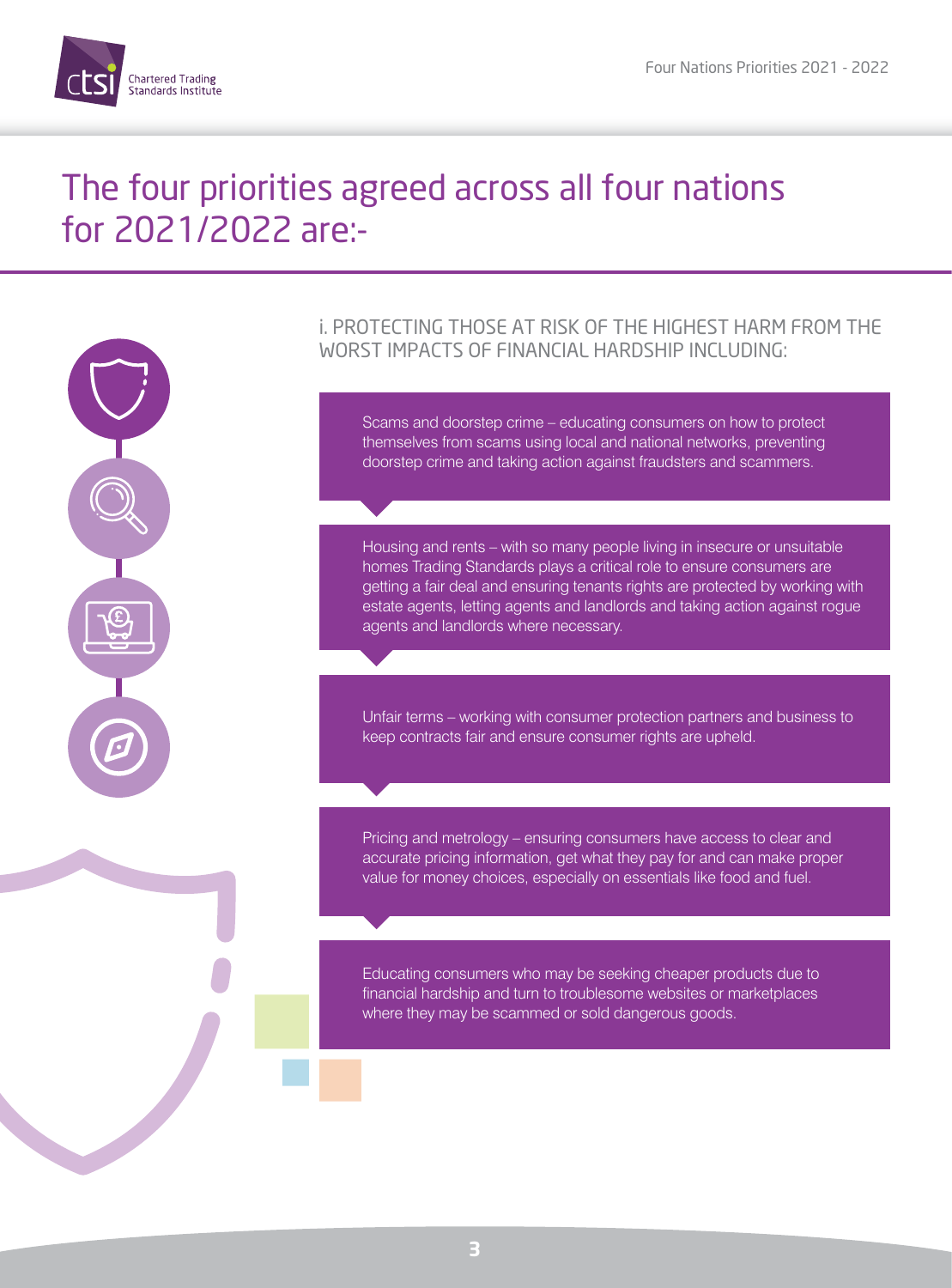



 $\bullet$ 

### ii. IDENTIFYING AND REMOVING DANGEROUS OR HARMFUL PRODUCTS FROM THE MARKET :

Intercepting and removing from the market dangerous or defective goods, including counterfeits e.g. PPE, Covid "cures" and claims, dangerous electronics and consumer goods, illicit alcohol and tobacco.

Ensuring food standards and quality to avoid illness and even death caused by undeclared allergens or misdescribed and poor quality food.

Preventing crises like BSE by assuring the integrity of the food chain from animal feed to final product.

Taking enforcement action against those who do not comply with the law, including formal action for the most serious or persistent breaches.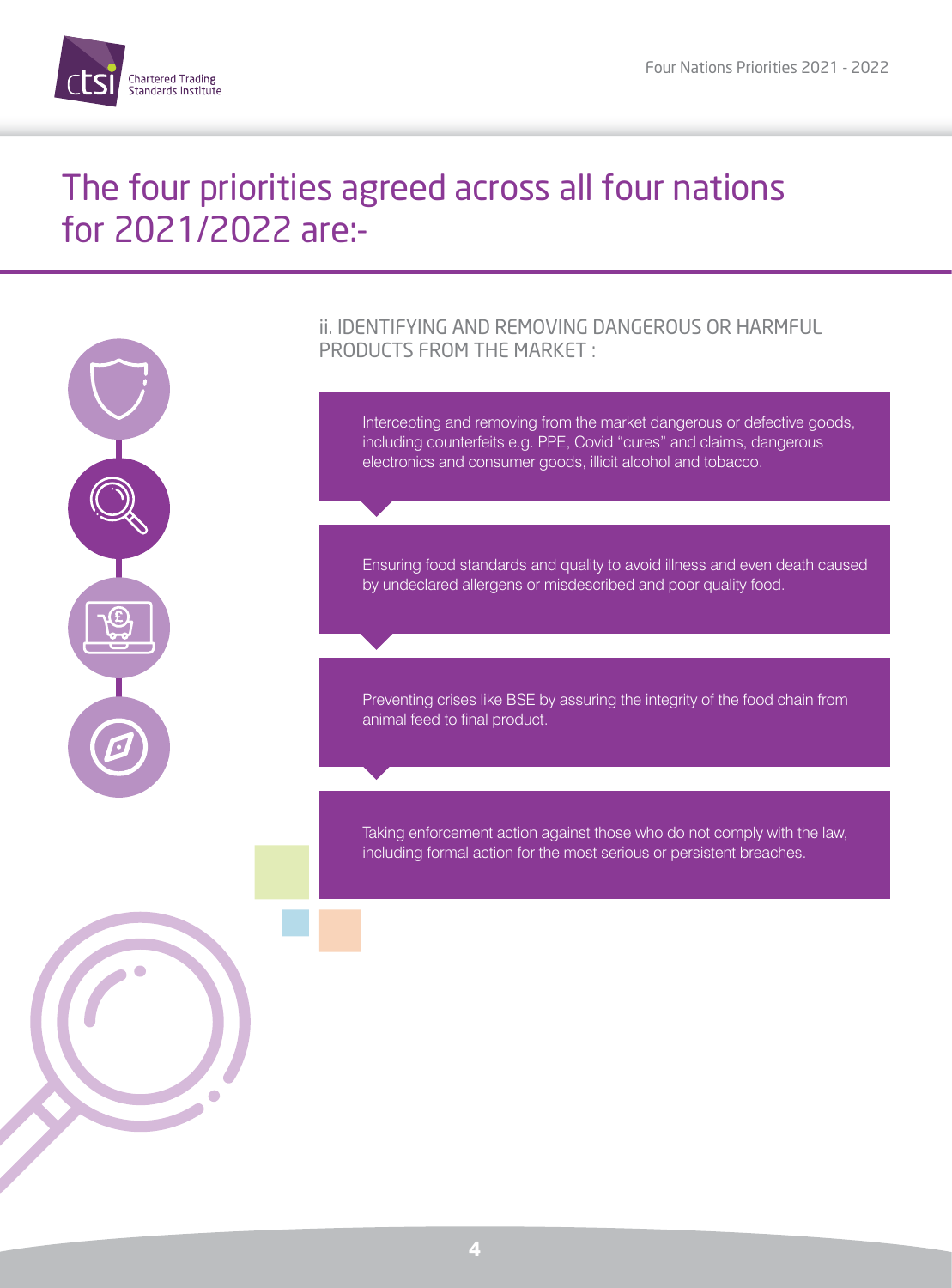



# iii. SUPPORTING BUSINESSES TO DIVERSIFY AND ADAPT TO

Working with businesses to help them diversify with new business models such as the shift to online transactions.

Helping businesses to get different products and services on the market.

Ensuring a level playing field by ensuring all businesses comply with

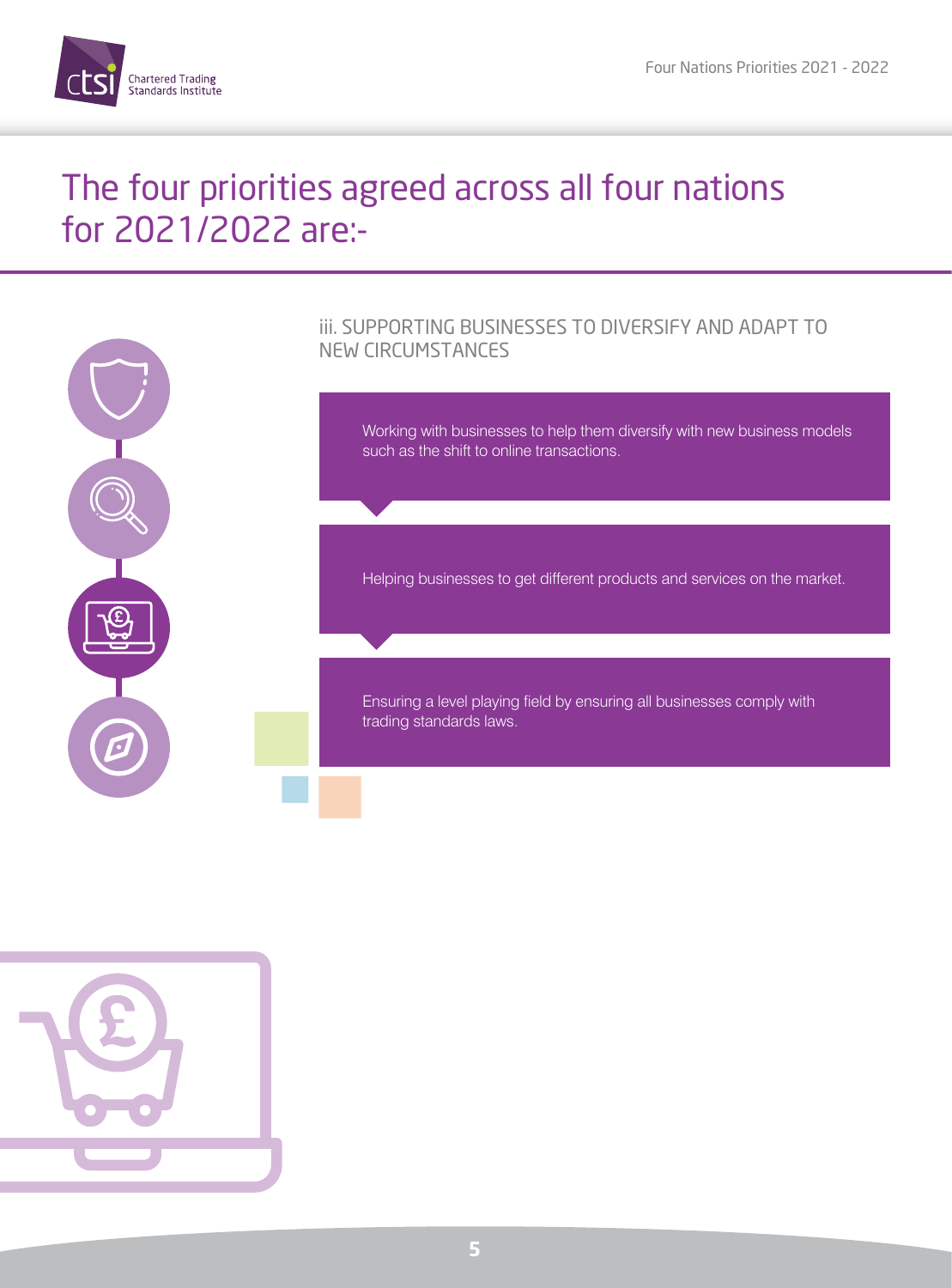

iv. HELPING BUSINESSES AND CONSUMERS TO SUCCESSFULLY NAVIGATE THE CONSEQUENCES OF THE UK'S DEPARTURE FROM THE EU

Providing advice to business on new legislation and requirements especially in relation to the import and export of goods.

Ensuring compliance with, and enforcement of new rules e.g. ensuring products are properly marked.

Working with partners to ensure consumers have the right information about their rights and obligations.

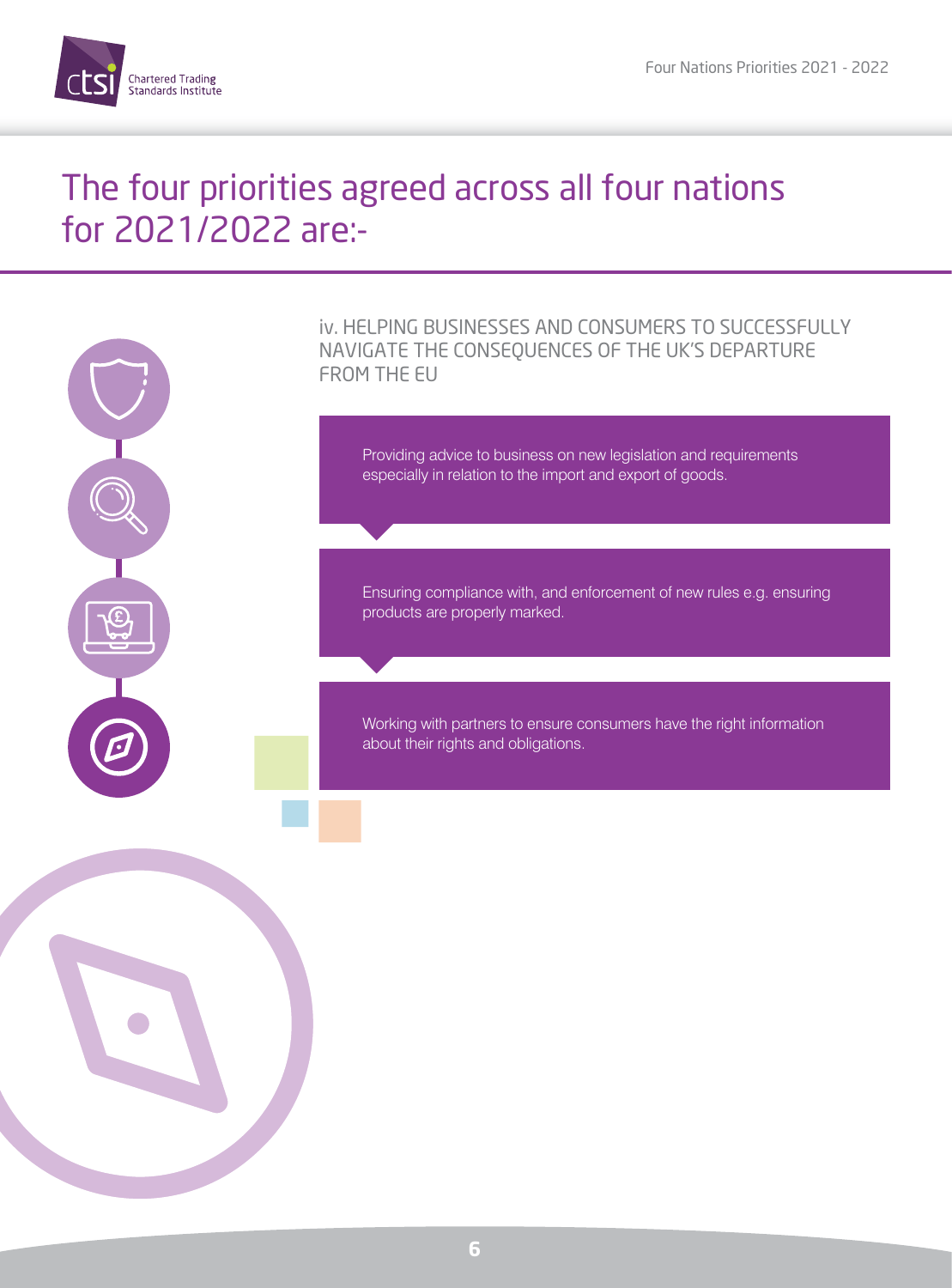

# Sustainability of the profession

Surveys combined with stakeholder feedback shows this is a key concern for

**Problem Solution** 

| <b>Funding</b> | Trading standards service budgets<br>have fallen by 50% and 60% between<br>2009 and 2018                                                                                                                                                                                                       | Working together with Government to<br>sustain funding and future proof the<br>profession.                                                                                          |
|----------------|------------------------------------------------------------------------------------------------------------------------------------------------------------------------------------------------------------------------------------------------------------------------------------------------|-------------------------------------------------------------------------------------------------------------------------------------------------------------------------------------|
| taffing        | Staffing levels have dropped by 56%<br>between 2009 and 2017. The average<br>number of FTEs in each local authority<br>is 13 but some services in smaller areas<br>may only have 2 or 3 people.                                                                                                | Alongside resourcing, trading standards<br>must continue to support each other by<br>working together to share capabilities,<br>experience and best practice.                       |
| iversitv       | Workforce surveys show an ageing<br>profession and there is limited diversity in<br>the workforce                                                                                                                                                                                              | Examining the recruitment, support,<br>training and qualifications available to<br>help create new opportunities and attract<br>a diverse range of applicants.                      |
| mpetence       | Trading Standards across the UK enforce<br>over 250 pieces of legislation. Only 44%<br>of services reported that they had the<br>expertise to comprehensively cover the<br>duties placed on their services. Even<br>fewer services (38%) have the skills within<br>the team to tackle e-crime. | Professional competence training,<br>guidance and support covering the full<br>range of functions that is reflective of the<br>needs of the ever-growing online trading<br>economy. |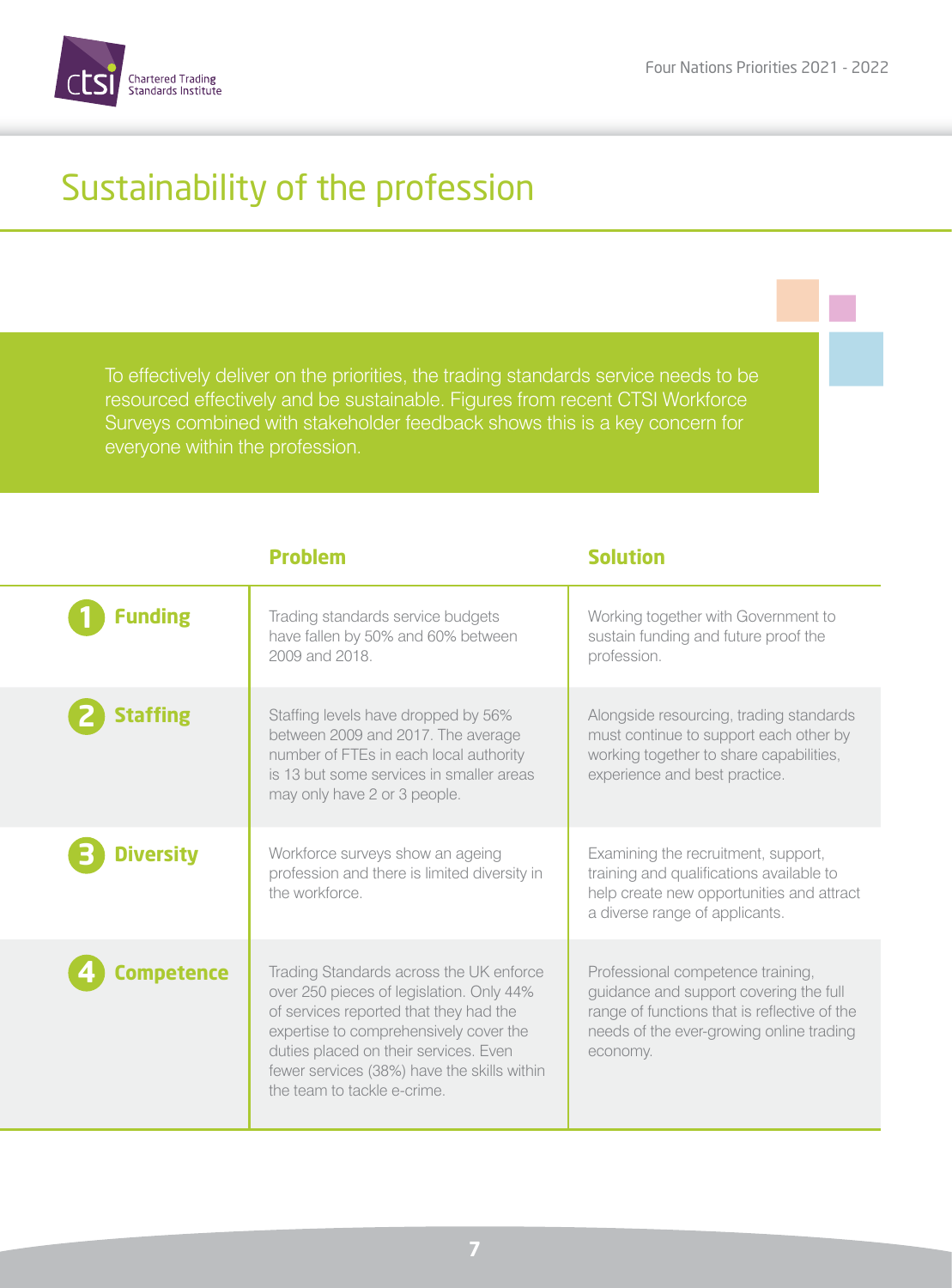

# Additional Context across the four nations

Whilst the key priorities were common across all four nations, Trading Standards in each nation operates in a different context with differing governmental, regional, geographical or sectoral agendas which influence other priorities and ways of working. Examples of this are outlined briefly below.

#### **Northern Ireland**

Trading Standards in Northern Ireland is part of the civil service and is responsible to the Northern Ireland Government. Some "trading standards" functions, such as product safety and food standards, are not delivered by the Trading Standards Service in Northern Ireland. The Trading Standards Service in NI provides consumer advice through its Consumerline telephone helpline service. The Northern Ireland Protocol will be a key challenge in terms of imports and exports of goods both to Great Britain and Ireland. Under the Protocol, metrology in the country will remain aligned to the EU regime and may diverge from the rest of Great Britain. There are no separate centrally-funded support structures, such as National Trading Standards, in relation to high-profile issues like illegal money lending, mass-marketed scams or e-crime.

#### **Wales**

Welsh Government has a range of Trading Standards functions devolved to it. Trading Standards is engaged in partnerships such as the Wales Illegal Tobacco Programme, the Animal Health Partnership Delivery Programme and the Food Standards & Feed Hygiene programme. As with Scotland, Wales has introduced a system of Minimum Unit Pricing in respect of the sale of alcohol in an attempt to discourage the purchase of cheap alcoholic products with a high alcoholic volume. An agreement was reached with the Welsh Government that Trading Standards would undertake the inspection work on its behalf. There is a heavy dependency on agriculture, small food producers and tourism which can often be intertwined, hence the key importance of work relating to animal health as well as feed. The Welsh Local Government Association does not direct Trading Standards work but its political priorities will be important to Welsh local authorities and there is a very positive relationship with Trading Standards Wales.

#### **Scotland**

Scottish Government (SG) has a limited range of devolved Trading Standards functions. Scottish Trading Standards is engaged with the SG, contributing to evolving Scotland specific legislation and issues such as the Consumer Scotland Act, the associated Scottish Consumer Network and the SG's proposed Scams Strategy. Scottish Trading Standards also plays a key role contributing to the SG health agenda around tobacco/nicotine vapour products legislation, including business registration and Age Restricted Sales. There are particular geographical challenges in delivering services in areas such as the Highlands and islands, as illustrated by issues like internet connectivity and parcel delivery surcharges, and across Scotland there is a need to support tourism and the rural economy. The Convention of Scottish Local Authorities does not direct Trading Standards work but its political priorities will be important to Scottish local authorities and there is a positive working relationship.

### **England**

There are almost 150 local authorities across England that deliver Trading Standards. They range from very large County Council areas to very small urban unitary and London Boroughs. As you would expect, local priorities will vary depending on the geography and demography in each area. In all authorities there will be partnerships and priorities emanating from a range of devolved responsibilities such as combined authorities, elected mayors, elected Police and Crime Commissioners and Directors of Public Health. The Local Government Association does not direct Trading Standards work but its political priorities will be important to English local authorities and there is a positive working relationship with local authorities in England.